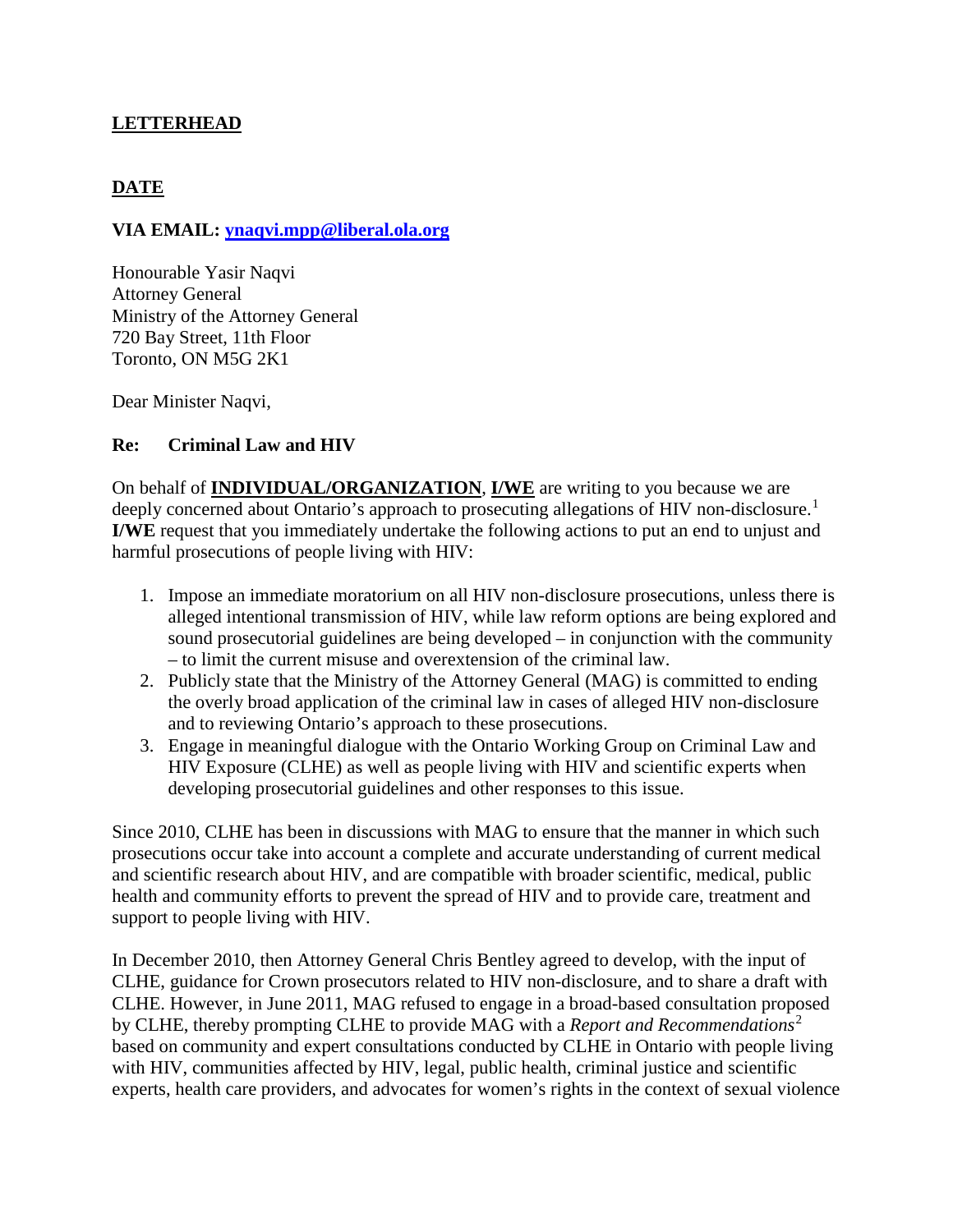and the criminal justice system.

In May 2014, over 75 leading scientific experts signed the Canadian Consensus Statement on HIV and its Transmission in the Context of Criminal Law, which details the science surrounding HIV transmission and raises serious concerns with the manner in which criminal prosecutions are taking place. $3$ 

In November 2016, the UN Committee on the Elimination of Discrimination against Women, following its review of Canada's compliance with the *Convention on the Elimination of All Forms of Discrimination against Women*, [4](#page-2-3) recommended that Canada limit the application of criminal law provisions to cases of intentional transmission of HIV, as recommended by international public health standards. The Committee noted the need for a review of the use of harsh criminal sanctions applied to women for not disclosing their HIV status to sexual partners, even when the transmission was not intentional, there was no transmission or the risk of transmission was minimal.

In December 2016, the Honourable Jody Wilson-Raybould, Minister of Justice and Attorney General of Canada, explicitly acknowledged the over-criminalization of people with HIV. The Minister declared on World AIDS Day (December 1) her government's intention "to examine the criminal justice system's response to non-disclosure of HIV status," recognizing that "the over-criminalization of HIV non-disclosure discourages many individuals from being tested and seeking treatment, and further stigmatizes those living with HIV or AIDS." The Minister further stated that "the [Canadian] criminal justice system must adapt to better reflect the current scientific evidence on the realities of this disease."<sup>[5](#page-2-4)</sup>

But Ontario continues to remain a world leader in unjustly prosecuting people with HIV. The province is out of step with scientific evidence and human rights principles, and appropriate guidance has not been developed, while the scope of the problem continues to escalate. People living with HIV continue to be charged with *aggravated sexual assault* — one of the most serious offences in Canada's Criminal Code — even where there is no intent to cause harm, no transmission occurs and the risks of transmission are negligible if not zero.

Ontario's approach is also dramatic from a public health perspective. It hinders HIV prevention efforts and hampers care, treatment and support for those living with HIV by providing disincentives for HIV testing and deterring honest and open conversations with health care providers, including Public Health authorities, for legitimate fear that such conversations will be used in criminal cases.<sup>[6](#page-2-5)</sup>

For many years, CLHE and others have highlighted the injustices taking place and conveyed the unacceptable reality that such prosecutions are having a disproportionate impact on the most marginalized and vulnerable of persons living with HIV, such as racialized newcomers and vulnerable women with HIV who are in abusive relationships or who cannot safely impose condom use or disclose their HIV status to sexual partners.

It is time for Ontario to finally show leadership by immediately imposing a moratorium, releasing a public statement and meaningfully engaging with community to bring the law in line